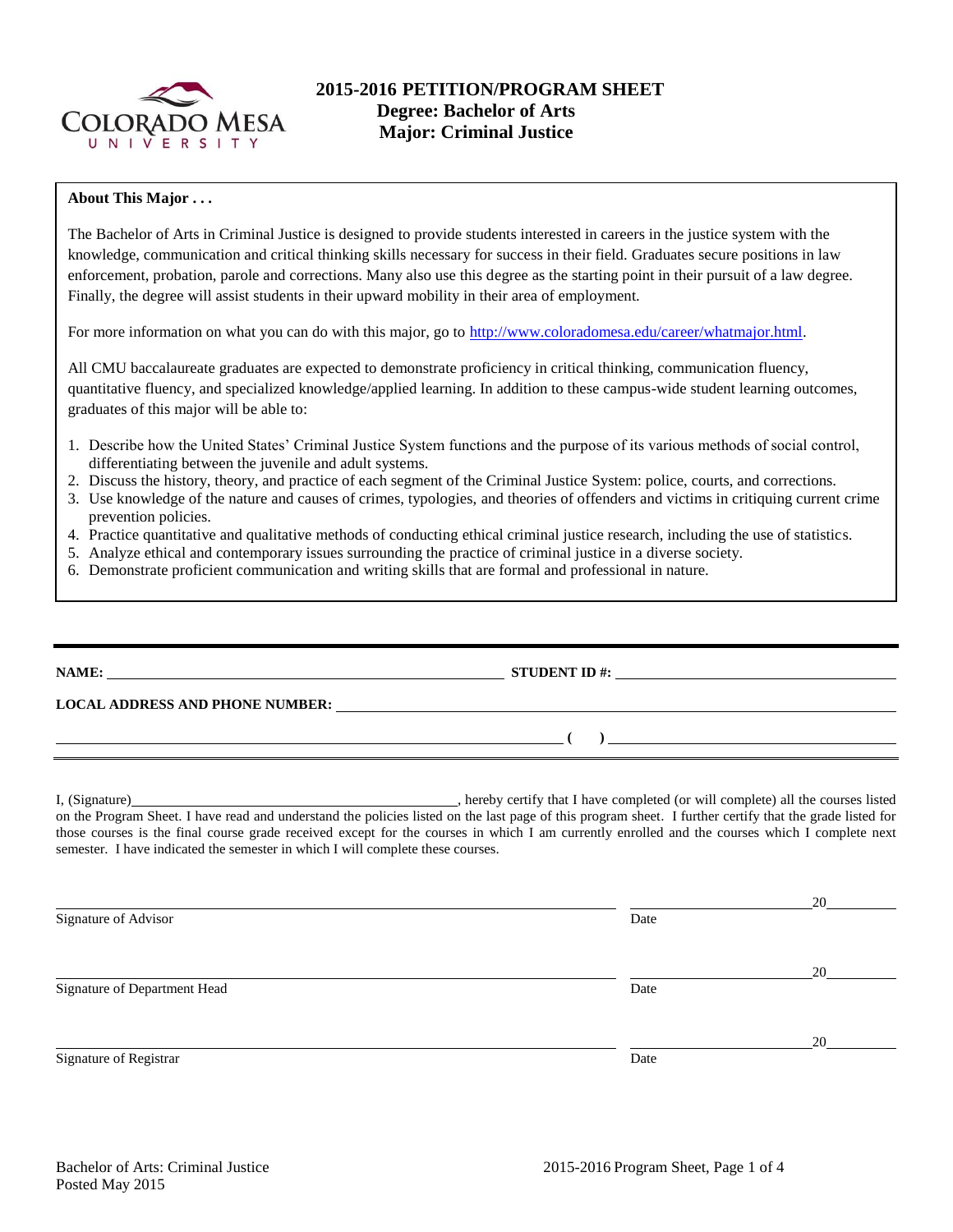#### **DEGREE REQUIREMENTS:**

- 120 semester hours total (Students must complete a minimum of 30 of the last 60 hours of credit at CMU, with at least 15 semester hours in major discipline courses numbered 300 or higher.)
- 40 upper division credits (A minimum of 15 taken at the 300-400 course levels within the major at CMU).
- 2.5 cumulative GPA or higher in all CMU coursework
- 2.5 cumulative GPA or higher in coursework toward the major content area
- Pre-collegiate courses (usually numbered below 100) cannot be used for graduation.
- A student must follow the CMU graduation requirements either from 1) the program sheet for the major in effect at the time the student officially declares a major; or 2) a program sheet for the major approved for a year subsequent to the year during which the student officially declares the major and is approved for the student by the department head. Because a program may have requirements specific to the degree, the student should check with the faculty advisor for additional criteria. It is the student's responsibility to be aware of, and follow, all requirements for the degree being pursued. Any exceptions or substitutions must be approved by the student's faculty advisor and Department Head.
- When filling out the program sheet a course can be used only once.
- See the "Undergraduate Graduation Requirements" in the catalog for additional graduation information.
- Essential Learning Capstone should be completed between 45 and 75 hours.
- See the "Undergraduate Graduation Requirements" in the for additional graduation information.

**ESSENTIAL LEARNING REQUIREMENTS** (31 semester hours): See the current catalog for a list of courses that fulfill the requirements below. If a course is an Essential Learning option and a requirement for your major, you must use it to fulfill the major requirement and make a different selection for the Essential Learning requirement.

| Course No Title                                                             |   | Sem.hrs Grade Term/Trns |
|-----------------------------------------------------------------------------|---|-------------------------|
| <b>English</b> (6 semester hours, must receive a grade of "C" or better and |   |                         |
| must be completed by the time the student has 60 semester hours.)           |   |                         |
| <b>ENGL 111 English Composition</b>                                         |   |                         |
| ENGL 112 English Composition                                                | 3 |                         |
|                                                                             |   |                         |

**Math** MATH 110 **or higher** (3 semester hours, must receive a grade of "C" or better, must be completed by the time the student has 60 semester hours.) MATH 1\_\_\_ \_\_\_\_\_\_\_\_\_\_\_\_\_\_\_\_\_\_\_\_\_\_\_\_ \_\_\_\_ \_\_\_\_\_ \_\_\_\_\_\_\_\_

\_\_\_\_\_\_ \_\_\_\_ \_\_\_\_\_\_\_\_\_\_\_\_\_\_\_\_\_\_\_\_\_\_\_\_ \_\_\_\_ \_\_\_\_\_ \_\_\_\_\_\_\_\_

**Humanities** (3 semester hours)

|                 | Social and Behavioral Sciences (6 semester hours) |   |  |
|-----------------|---------------------------------------------------|---|--|
| PSYC 150        | General Psychology                                |   |  |
| SOCO 260<br>OR. | <b>General Sociology</b>                          | 3 |  |
| SOCO 264        | Social Problems                                   | 3 |  |

**Natural Sciences** (7 semester hours, one course must include a lab) \_\_\_\_\_\_ \_\_\_\_ \_\_\_\_\_\_\_\_\_\_\_\_\_\_\_\_\_\_\_\_\_\_\_\_ \_\_\_\_ \_\_\_\_\_ \_\_\_\_\_\_\_\_

\_\_\_\_\_\_ \_\_\_\_ \_\_\_\_\_\_\_\_\_\_\_\_\_\_\_\_\_\_\_\_\_\_\_\_ \_\_\_\_ \_\_\_\_\_ \_\_\_\_\_\_\_\_

**History** (3 semester hours)  $HIST \t\underline{\qquad \qquad \qquad }$ 

 $\overline{\phantom{a}}$   $\overline{\phantom{a}}$   $\overline{\phantom{a}}$   $\overline{\phantom{a}}$   $\overline{\phantom{a}}$   $\overline{\phantom{a}}$   $\overline{\phantom{a}}$   $\overline{\phantom{a}}$   $\overline{\phantom{a}}$   $\overline{\phantom{a}}$   $\overline{\phantom{a}}$   $\overline{\phantom{a}}$   $\overline{\phantom{a}}$   $\overline{\phantom{a}}$   $\overline{\phantom{a}}$   $\overline{\phantom{a}}$   $\overline{\phantom{a}}$   $\overline{\phantom{a}}$   $\overline{\$ 

Course No Title Sem.hrs Grade Term/Trns

**Fine Arts** (3 semester hours)

| <b>WELLNESS REQUIREMENT</b> (2 semester hours)                                                                                                                                                                                                                                                                             |  |
|----------------------------------------------------------------------------------------------------------------------------------------------------------------------------------------------------------------------------------------------------------------------------------------------------------------------------|--|
| KINE 100 Health and Wellness                                                                                                                                                                                                                                                                                               |  |
| KINA 1 <sup>-1</sup> $\frac{1}{2}$ $\frac{1}{2}$ $\frac{1}{2}$ $\frac{1}{2}$ $\frac{1}{2}$ $\frac{1}{2}$ $\frac{1}{2}$ $\frac{1}{2}$ $\frac{1}{2}$ $\frac{1}{2}$ $\frac{1}{2}$ $\frac{1}{2}$ $\frac{1}{2}$ $\frac{1}{2}$ $\frac{1}{2}$ $\frac{1}{2}$ $\frac{1}{2}$ $\frac{1}{2}$ $\frac{1}{2}$ $\frac{1}{2}$ $\frac{1}{2}$ |  |
| <b>ESSENTIAL LEARNING CAPSTONE</b> (4 semester hours)                                                                                                                                                                                                                                                                      |  |
| ESSL 290 Mayerick Milestone                                                                                                                                                                                                                                                                                                |  |

\_\_\_\_\_\_ \_\_\_\_ \_\_\_\_\_\_\_\_\_\_\_\_\_\_\_\_\_\_\_\_\_\_\_\_ \_\_\_\_ \_\_\_\_\_ \_\_\_\_\_\_\_\_

| LOOL 290 | MAVELICK MILLESTOILE               |  |
|----------|------------------------------------|--|
|          | (see English $\&$ math pre-reqs) 3 |  |
| ESSL 200 | Essential Speech (co-requisite) 1  |  |
|          |                                    |  |

**FOUNDATION COURSES** (26 semester hours – must receive a grade of "C" or better in all courses)

Two **consecutive** classes in the **same** foreign language. FLAS 114 & 115 will **NOT** fulfill this requirement.

| <b>FLA</b><br>FLA | the control of the control of the control of the control of the control of the control of |   |  |
|-------------------|-------------------------------------------------------------------------------------------|---|--|
| CRMJ 110          | Orientation to CJ Inquiry                                                                 |   |  |
| <b>CRMJ 201</b>   | Introduction to Criminal Justice 3                                                        |   |  |
| <b>STAT 215</b>   | Statistics for So and Beh. Sci                                                            | 4 |  |
| <b>CRMJ 302</b>   | Ethics in Criminal Justice                                                                | 3 |  |
| <b>CRMJ 310</b>   | The Police Process                                                                        | 3 |  |
| <b>CRMJ 320</b>   | Corrections                                                                               | 3 |  |

#### **B.A. CRIMINAL JUSTICE MAJOR REQUIREMENTS**

CRMJ 328 The American Court System 3 \_\_\_\_\_ \_\_\_\_\_\_\_\_

(45 semester hours – must receive a grade of "C" or better in all core and restricted elective courses)

|          | <b>Core Classes</b> (27 semester hours) |   |  |
|----------|-----------------------------------------|---|--|
| CRMJ 301 | Criminal Procedure                      | 3 |  |
| CRMJ 315 | Research Methods in CJ                  | 3 |  |
| CRMJ 485 | Research Methods II                     | 3 |  |
| CRMJ 311 | Victimology                             | 3 |  |
| CRMJ 325 | Juvenile Justice & Delinquency 3        |   |  |
| CRMJ 370 | Criminology                             | 3 |  |
| CRMJ 420 | Criminal Law                            | 3 |  |
| CRMJ 490 | Capstone: Comparative CJ                | 3 |  |
| CRMJ 387 | Crime & Inequality                      | 3 |  |
| 0r       |                                         |   |  |
| SOCO 316 | Social Inequalities                     | 3 |  |
|          |                                         |   |  |

**Restricted Criminal Justice Electives** (18 Semester Hours) See list on page 3

**Unrestricted Electives** (12 semester hours from any of the following disciplines: Criminal Justice, Political Science, Psychology, Public Administration, and/or Sociology)

\_\_\_\_\_\_ \_\_\_\_ \_\_\_\_\_\_\_\_\_\_\_\_\_\_\_\_\_\_\_\_\_\_\_\_ \_\_\_\_ \_\_\_\_\_ \_\_\_\_\_\_\_\_

\_\_\_\_\_\_ \_\_\_\_ \_\_\_\_\_\_\_\_\_\_\_\_\_\_\_\_\_\_\_\_\_\_\_\_ \_\_\_\_ \_\_\_\_\_ \_\_\_\_\_\_\_\_ \_\_\_\_\_\_ \_\_\_\_ \_\_\_\_\_\_\_\_\_\_\_\_\_\_\_\_\_\_\_\_\_\_\_\_ \_\_\_\_ \_\_\_\_\_ \_\_\_\_\_\_\_\_

Posted May 2015

\_\_\_\_\_\_ \_\_\_\_ \_\_\_\_\_\_\_\_\_\_\_\_\_\_\_\_\_\_\_\_\_\_\_\_ \_\_\_\_ \_\_\_\_\_ \_\_\_\_\_\_\_\_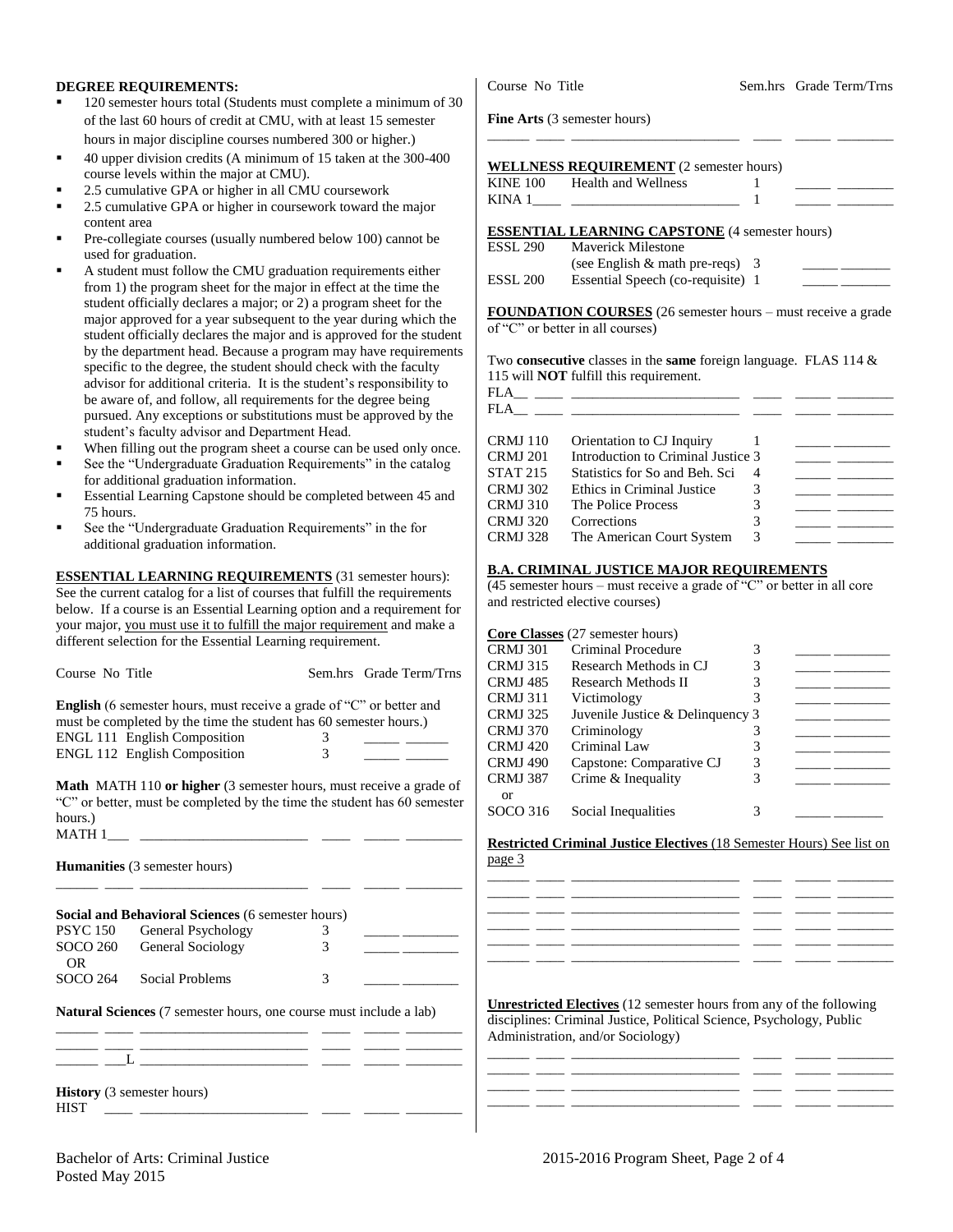### **Criminal Justice Restricted Electives (18 credits)**

CRMJ 210Emergency Dispatch (4) CRMJ 330 Domestic Violence (3) CRMJ 335 Community Policing CRMJ 340 Community Corrections (3) CRMJ 360 Crime & Deviance (3) CRMJ 375 Women & Crime (3) CRMJ 395 Independent Study (1-3) CRMJ 396 Topics**\*** (1-3) CRMJ 405 Civil Liability for Law Enforcement and Corrections (3) CRMJ 425 Trial, Evidence, and Legal Advocacy (3) CRMJ 465 Contemporary Issues in Criminal Justice (3) \* CRMJ 499 Internship  $(1-15)$ <sup>\*\*</sup> PSYC 320 Social Psychology (3) PSYC 410 Drugs and Human Behavior (3) PSYC 425 Forensic Psychology (3) SOCO 325 Racial & Ethnic Relations (3) SOCO 400 Classical Social Theory (3)

### **Other elective options will be considered on a case-by-case basis.**

\* May be taken more than one time if the course has a different topic. \*\* May only count as 1 to 3 credits toward the 15 requisite credits.

**Selective Admissions:** Completion of 7 credits of Criminal Justice courses to include CRMJ 110, CRMJ 201, and one other Criminal Justice foundation course, MATH 110 (or higher), ENG 111, and STAT 215 – all with a "C" or better. GPA within these subjects must be at least 2.5. Overall cumulative GPA after 45 credit hours (approximately 3 semesters) must be at least 2.5. Transfer students will be evaluated on a case-by-case basis.

\*Note: Students must earn a "C" or better in CRMJ 110 and CRMJ 201 prior to enrolling in any additional program specific courses. Foundation courses CRMJ 110, 201, 310, 320, and 328 must be completed with a "C" or better before enrolling in any other upper division criminal justice courses. Please see the Criminal Justice Student Handbook for more information.

#### **POLICIES:**

- 1. Please see the catalog for a complete list of graduation requirements.
- 2. This program sheet must be submitted with your graduation planning sheet to your advisor during the **semester prior to the semester of graduation, no later than October 1 for spring graduates, no later than March 1 for fall graduates.** You must turn in your "Intent to Graduate" form to the Registrar's Office **by September 15 if you plan to graduate the following May, and by February 15 if you plan to graduate the following December**.
- 3. Your advisor will sign and forward the Program Sheet and Graduation Planning Sheet to the Department Head for signature. Finally, the Department Head will submit the signed forms to the Registrar's Office. (Students cannot handle the forms once the advisor signs.)
- 4. If your petition for graduation is denied, it will be your responsibility to reapply for graduation in a subsequent semester. Your "Intent to Graduate" does not automatically move to a later graduation date.
- 5. NOTE: During your senior year, you will be required to take a capstone exit assessment/project (e.g,, Major Field Achievement Test).